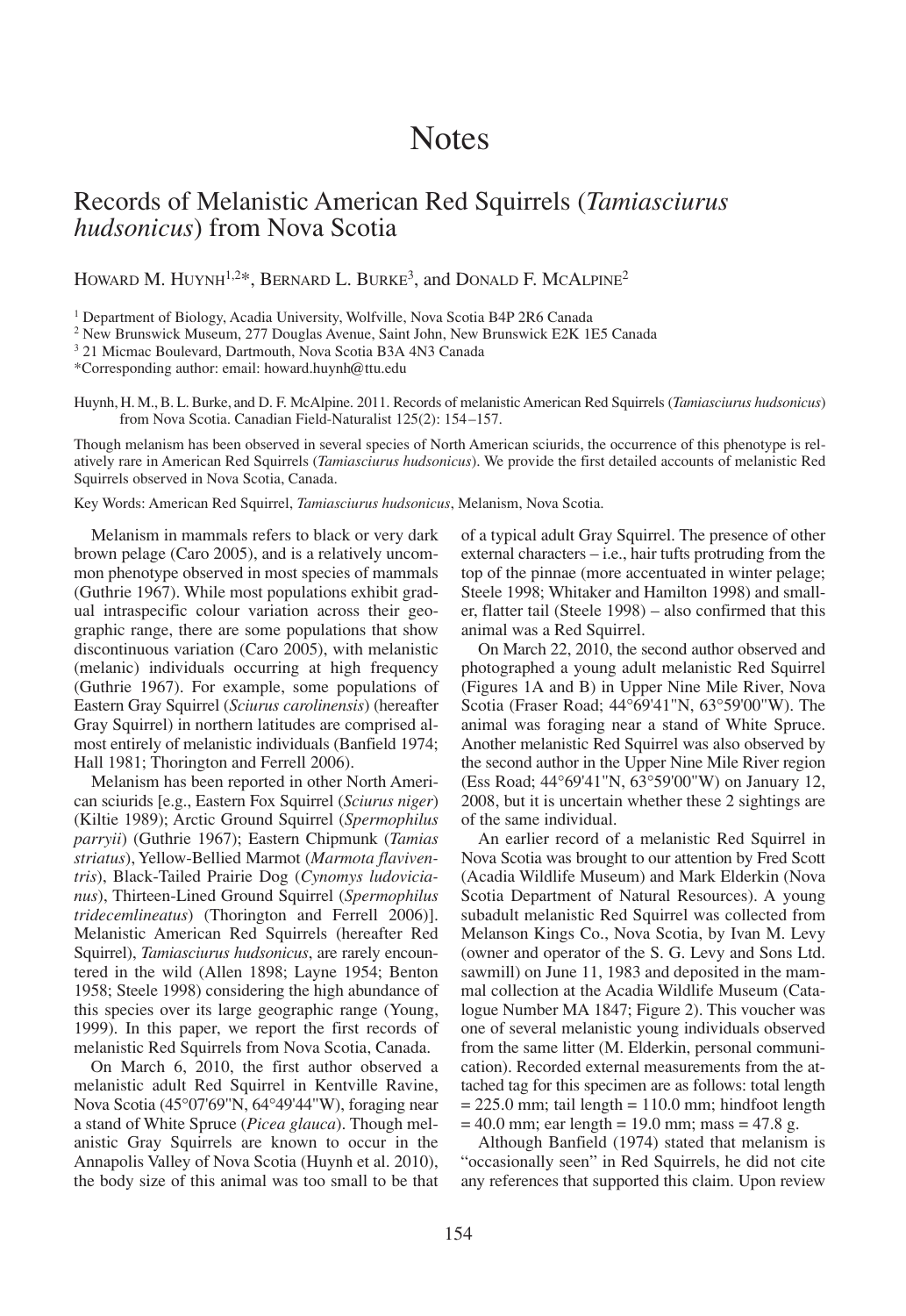

FIGURE 1A & B. A young adult, melanistic American Red Squirrel (*Tamiasciurus hudsonicus*) observed foraging in Upper Nine Mile River, Nova Scotia. Photos by Rita Viau (A) and Bernard Burke (B).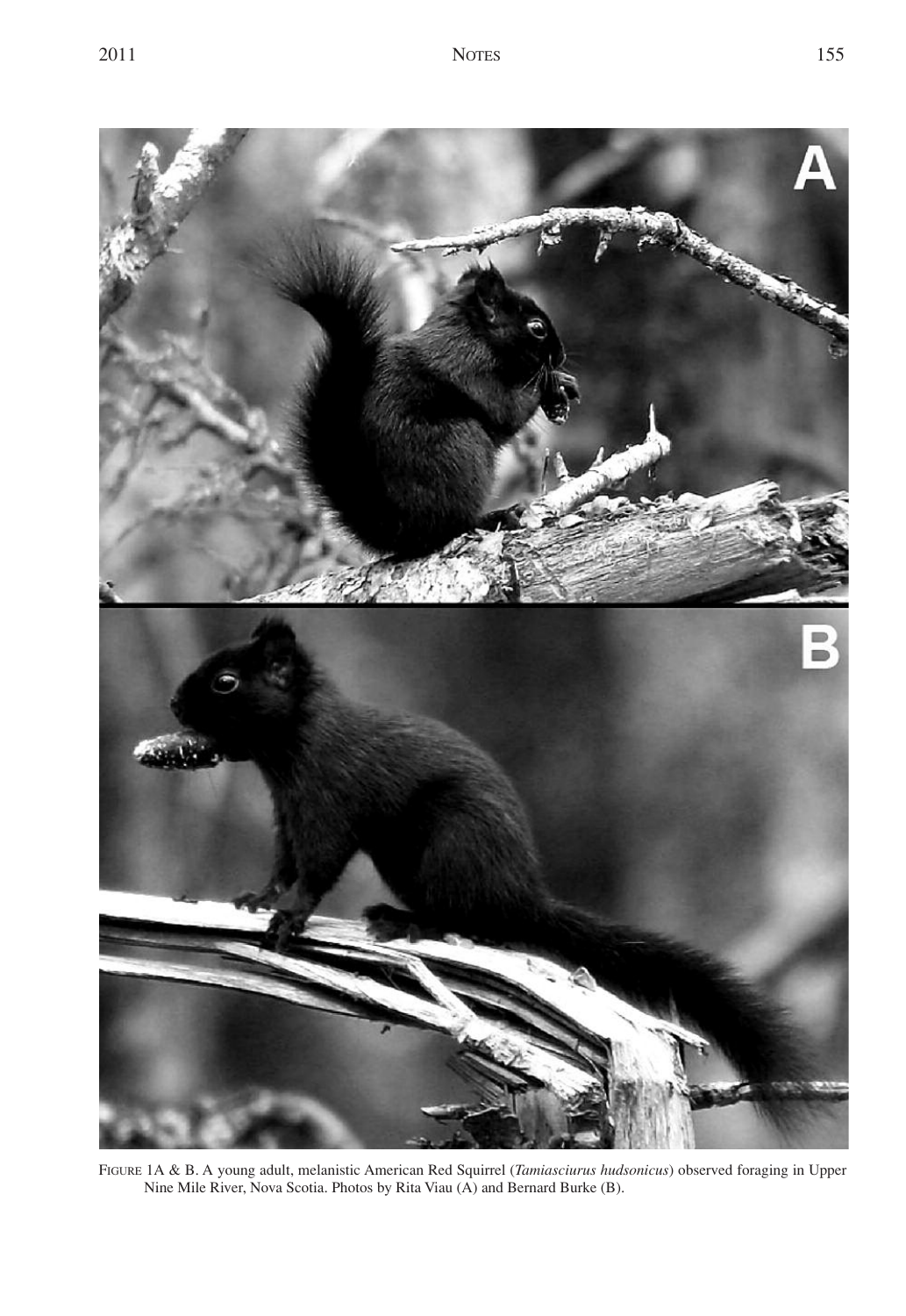

FIGURE 2. A subadult melanistic American Red Squirrel (*Tamiasciurus hudsonicus*) collected from Melanson Kings Co., Nova Scotia deposited in the mammal collection at the Acadia Wildlife Museum (Catalogue Number MA 1847). Photo by Howard Huynh.

of the scientific literature, the paucity of relevant sightings and reports seems to suggest that melanism is actually a rare phenotype in Red Squirrels. Layne (1954) stated that "abnormal color variants are uncommon in the red squirrel" and that "melanic specimens are rare." Likewise, Woods (1980) commented that "melanistic Red Squirrels are rarely encountered." Steele (1998), although citing a few reports of melanistic Red Squirrels, noted that pelage aberrations of any kind are relatively rare in this species. Benton (1958), who reported 4 melanistic Red Squirrels (presumably all from the same litter) from New York, also commented that melanistic Red Squirrels are "apparently rare." To our knowledge, no melanistic Red Squirrels have ever been reported from Nova Scotia, making the observations reported here the first records for the province. Interestingly, Adams (1873), who apparently made a special effort to record information on melanism (and albinism) in eastern Canadian wildlife, noted that a population comprised entirely of melanistic Red Squirrels was found on the south coast of New Brunswick. The information was provided to Adams by George Boardman, a well-known ornithologist and naturalist in the region (McAlpine 1994), but nothing in Adams (1873) suggests that Boardman observed melanistic Red Squirrels himself. Unfortunately, the precise location of the observation provided by Boardman was not recorded and no subsequent comments or information on this population have since been published (Layne 1954). None of the more recent discussions of the mammal fauna of Maritime Canada (e.g., Rand 1933, Smith 1940, Cameron 1958, Peterson 1966, Squires 1968, and Dilworth 1984) report melanism in the Red Squirrel, attesting further to the rarity of melanistic individuals of this species in this region.

Various hypotheses have been put forth in an attempt to explain the adaptive significance of melanism in sciurids. Though some experiments have shown that melanistic Gray Squirrels experience advantageous thermoregulation in cold environments (e.g., Innes and Lavigne 1979; Ducharme et al. 1989), the hypothesis of melanism conferring selective advantage in northern, colder environments has not been addressed in Red Squirrels. Considering that Red Squirrels have low thermal insulative capacity due to their small body size (Irving et al. 1955), restrict their activities to subnivean space during cold temperatures (Pruitt and Lucier 1958), and remain relatively inactive in winter (Banfield 1974), melanism may not contribute significantly to beneficial thermoregulation in this species. Mengel and Jenkinson (1971) suggested that melanism in a Red Squirrel taken from Yukon, Canada, may be attributed to fire melanism – i.e., dark individuals residing on a dark substrate, the latter resulting from burning of landscapes by fire (Guthrie 1967). However, the frequency of fire acting as a natural disturbance event in Nova Scotia forests is low due to fire suppression practices (Davis and Browne 1996). Hence, it is likely that melanism is not an adaptive polymorphism for Red Squirrels in Nova Scotia in response to fire disturbance regime. Regardless, the rarity of melanism in the Red Squirrel generally suggests that